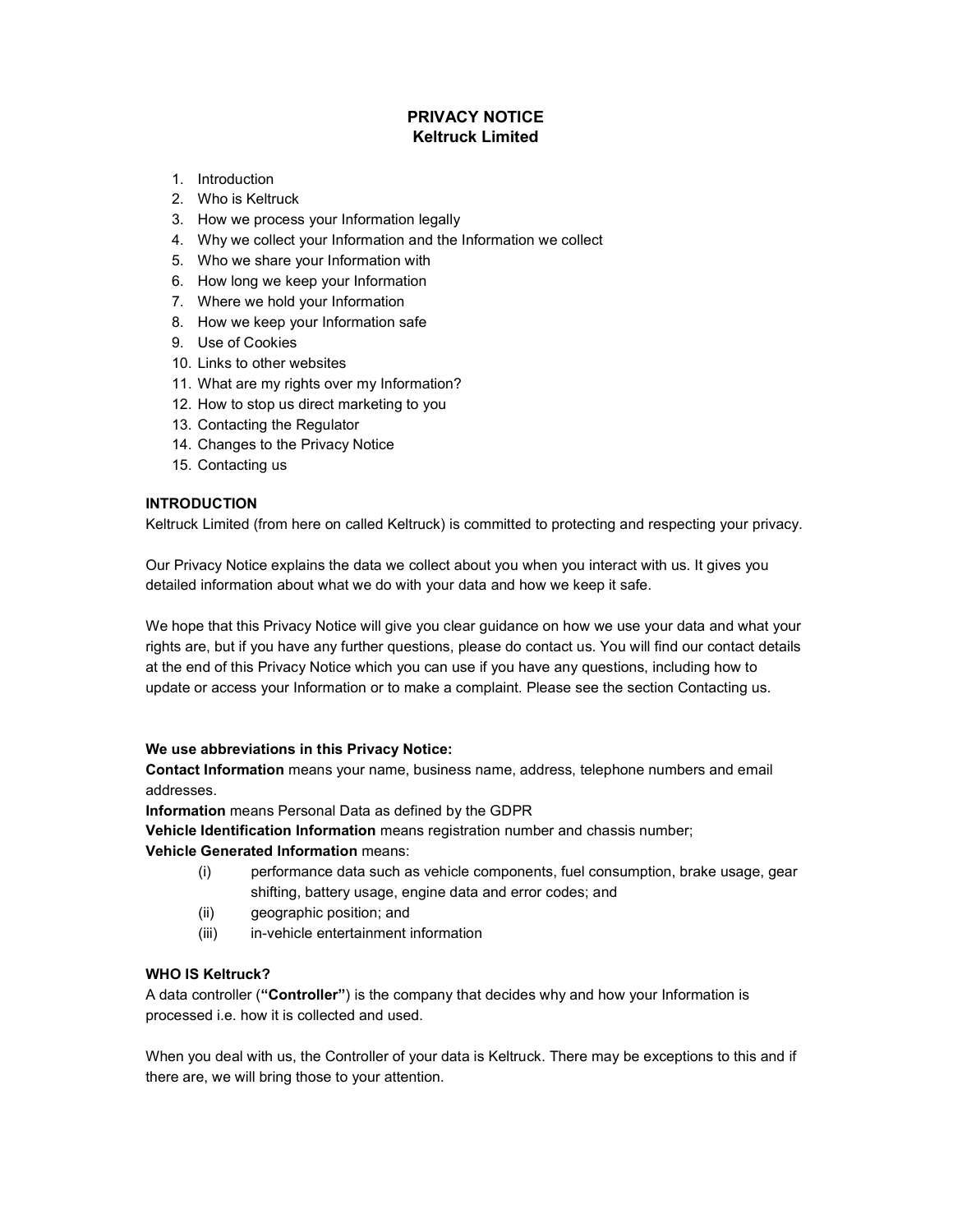Where this Privacy Notice refers to "we", "our" or "us" below, unless it mentions otherwise, it's referring to Keltruck as the Controller.

## HOW WE PROCESS YOUR INFORMATION LEGALLY

The law allows us to collect and process your Information in certain circumstances:

#### 1. With your CONSENT

In specific situations, we will seek your consent to collect and process your Information. When we seek your consent, we will make clear to you how we would like to use your Information so that you can make an informed decision about whether to allow us to collect and use your Information.

#### 2. Where we have a CONTRACTUAL OBLIGATION

We may need your Information to comply with our contractual obligations to you. We may also require your Information where we take steps towards entering into a contract with you.

# 3. Where we have a LEGAL OBLIGATION

If the law requires us to, we may collect and process your Information.

### 4. Where it is in your VITAL INTERESTS

We will use your Information where we consider the processing of your Information will prevent or reduce any potential harm to you. For example, if we need to communicate a product safety announcement to you.

#### 5. Where it is in ours, or someone else's, LEGITIMATE INTEREST

In certain circumstances we may collect and use your Information where it is reasonable for us to do so in the interests of our business operations and where we consider that doing so will not materially impact your rights, freedom or interests. This means we may use your Information in a reasonable way (that you might expect) but only where we consider this will not cause you any excessive or unnecessary risk.

#### WHY WE COLLECT YOUR INFORMATION AND THE INFORMATION WE COLLECT

## 1. Customer Account

- 1.1. When you have a sales interaction with us for the first time we will likely create a customer account on our system. A customer account is similar to an address book entry and includes your Contact Information ("Customer Account").
- 1.2. We would then 'attach' to your Customer Account, details of your interactions with us and your Vehicle Identification Information (where you have purchased a vehicle from us, we have worked on the vehicle (no matter the manufacturer) or you have otherwise provided us with your vehicle details).
- 1.3. We may add Information to your Customer Account (or create a Customer Account where you do not already have one) in the following circumstances:
	- When you purchase a vehicle, parts, service or merchandise from us in one of our depots, over the phone or online, we will record details of your invoices and payments against your Customer Account. We require this information when you interact with us to comply with our legal obligations.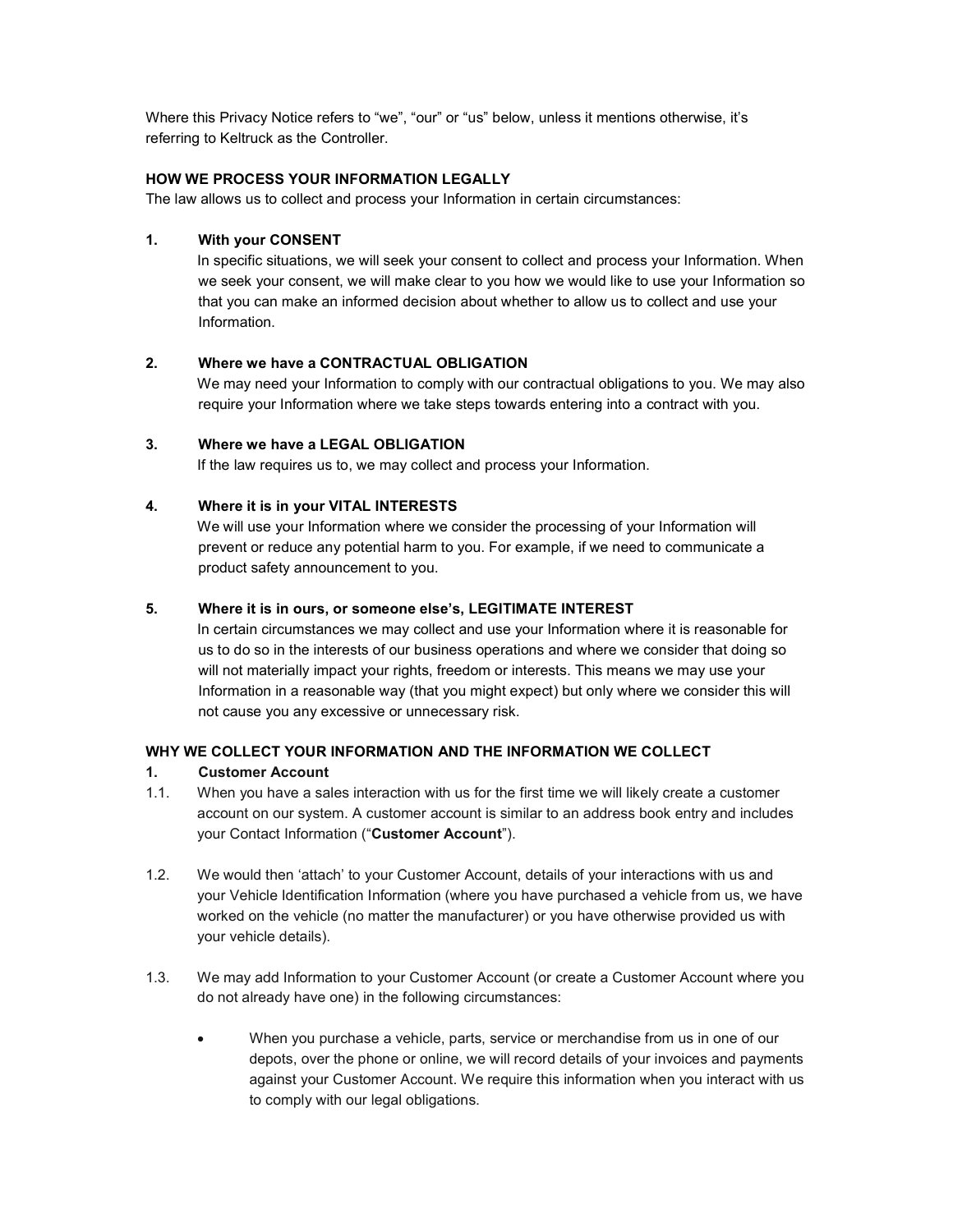- When you enter into a service agreement, a repair and maintenance agreement or a warranty agreement with us.
- When you part exchange a vehicle.
- When you enter into a contract with us for Monitor, Connect, Driver Training, Driver Coaching or other Optimise Services product package.
- When you request a credit account with us, or any changes are applied to your credit account.
- 1.4. We may use your Customer Account information to:
	- 1.4.1. process any purchases, services or repairs that you request. We require this information when you interact with us to comply with our legal obligations;
	- 1.4.2. send you communications required by law or which are necessary to inform you about our changes to the services we provide you. These service messages will not include any promotional content and do not require prior consent when sent by email or text message.
	- 1.4.3. send you product safety notices which are in your vital interest;
	- 1.4.4. contact you about service requirements of your vehicle, or other operational communications. If we use your information in this way, we will do so on the basis of our legitimate interest in order to keep our business operations running effectively;
	- 1.4.5. contact you in regard to any contract that you may have with us to fulfil our contractual obligations;
	- 1.4.6. where you have requested a credit account, we may use your Information to conduct a credit check. Where you have an existing credit account we may use your Information to periodically review the credit amount we extend to you. We do this on the basis of our legitimate interest to ensure the affordability of extended credit; and/or
	- 1.4.7. retain records to evidence our agreement with you. We may do this on the basis of a legal or contractual obligation, or our legitimate interest where we retain records for the purposes of defending or pursuing any future legal claim.

# 2. Customer Relations Account

- 2.1. When we create a Customer Account, we will also create a Customer Relations Account which will record details of our interactions with you. A Customer Relations Account may include:
	- Your Contact Information:
	- Details of your contact with us, including queries, requests, complaints and warranty claims.
	- We will record details of your interactions with us (and ours with you) through our contact centres, depots, central services, online or by using one of our apps. For example, we collect notes from our conversations with you, details of any complaints or warranty claims you make and any feedback you have given. We do this on the basis of our contractual obligations to you, our legal obligations and our legitimate interests in using any feedback from you to improve our customer services and inform our product development.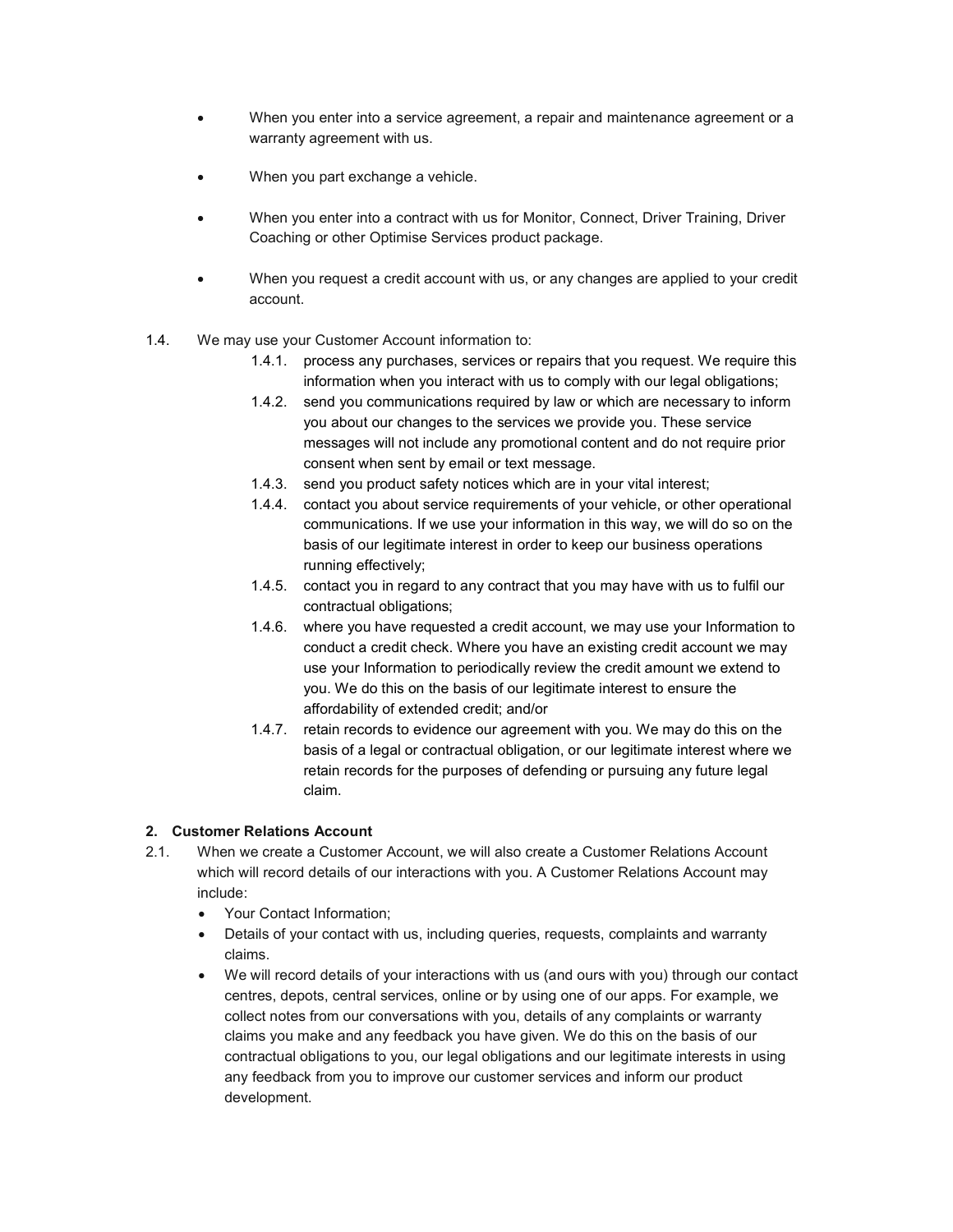- 2.2. We may create a Customer Relations Account, or add information to your existing Customer Relations Account in the following circumstances:
	- When you ask us to email you information about a product or service.
	- When you engage with us on social media we may collect your social media username to help us respond to your comments, queries or feedback.
	- When you download or install one of our apps.
	- When you enter prize draws or competitions we will use your information to administer the prize draw or competitions which you enter. We may also use this information to market to you if you represent a company.
	- When you book any kind of appointment with us or book to attend an event, for example a test drive or a customer track day event.
	- When you choose to complete any surveys we may send to you.
- 2.3. If you represent a limited company or incorporated partnership, we may use your Customer Relations Account Information to inform you about relevant products and services, including special offers, discounts, promotions, events etc. We do this on the basis of our legitimate interest to promote our products and services. You are free to opt out of marketing communications from us at any time. Please see the section "How to stop us direct marketing to you".
- 2.4. If you are an individual, a sole trader or an unincorporated partnership, we may use your Customer Relations Account information to inform you about relevant products and services including tailored special offers, discounts, promotions, events, competitions and so on. With your consent, we will use your Customer Relations Account information to keep you informed by email and by other electronic communication methods such as text message. We may also market to you by mail or telephone on the basis of our legitimate interest to promote our products and services. We do not need your consent to market to you in this way but you are free to opt out of marketing communications from us at any time. Please see the section "How to stop us direct marketing to you".

## 3. Connected Services Information

- 3.1. We may receive your Vehicle Generated Information from Scania Telematics. This information will usually not identify you as an individual. However, in certain circumstances, this Vehicle Generated Information may amount to personal data, for example, if you are an owner driver.
- 3.2. Vehicle Generated Information can be used to evaluate driving style, identify your servicing needs for the purposes of flexible maintenance, your location in the event of breakdown, and/or allows you to engage with fleet management through the Connected Services portal.
- 3.3. For more information about Vehicle Generated Information and how that is used, please see Scania CV AB's Privacy Policy on their website.

# 4. Other Information

- 4.1. We may also collect your information in certain other circumstances:
	- When you make a credit or debit card purchase with us we will process your payment card information. We do not hold your long card number. It is used by our payment processing partner only in the moment the payment is processed. We ensure your payment card information is secured to Payment Card Industry Data Security Standards. We retain for our records your payment method, card type and the last 4 digits of your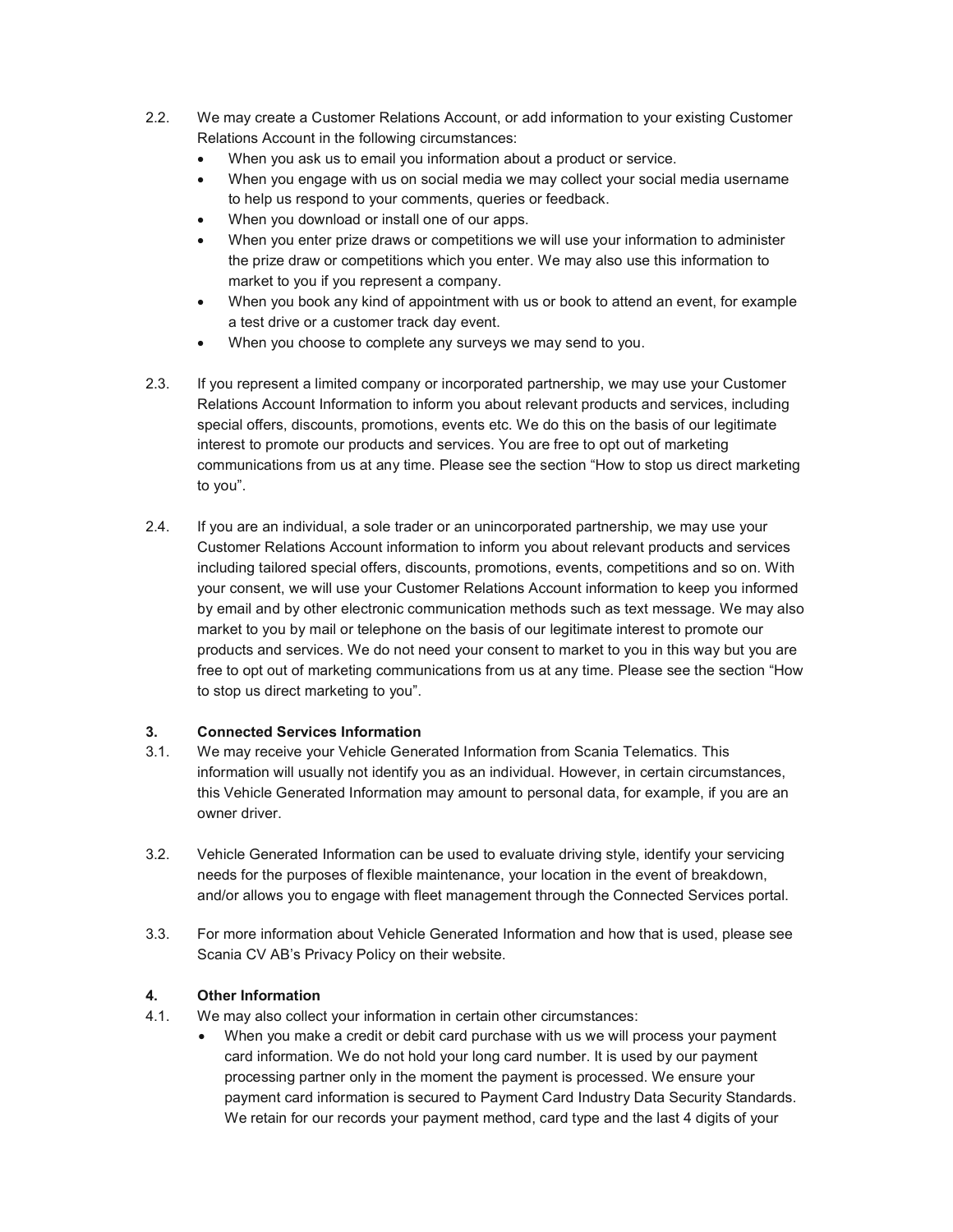payment card. We process this Information on the basis of our legitimate interest to prevent fraudulent transactions. This also helps to protect our customers from fraud. If we discover any criminal activity or alleged criminal activity through our use of suspicious transaction monitoring, we will process this Information for the purposes of preventing or detecting unlawful acts.

- If you wish to drive one of our vehicles (courtesy cars, rental vehicles, driver training vehicles etc), we may ask you for a copy of your driver's licence or your DVLA code. This will include details of your full name, address and date of birth, and in the case of a photocard licence, your facial image. We collect this Information under our legitimate interests for the purposes of ensuring you have a valid licence to drive our vehicle, to safeguard our property, staff, instructors and other road users, and for the purpose of insuring the vehicle. We will hold your Information for a limited time only. Your Information will not be shared unless we are notified of an accident or incident whilst you were driving the vehicle, in which case, your Information may be shared with the police, our insurers and legal advisors.
- When you enter our website, our web servers may store details of your browser and operating system, the website from which you visit our website, the pages that you visit on our website, the date of your visit, and, for security reasons, e.g. to identify attacks on our website, the Internet Protocol (IP) address assigned to you by your internet service provider. We collect some of this Information using cookies. Please visit the 'Cookies' section of this Privacy Notice to learn more.
- When you fill in any forms, for example, if an accident happens on any of our premises, we may collect your Information.
- When a third party provides us with your Information, for example, businesses within the Scania Independent Network may provide us with your Information. Where your Information is received by us and you have not received a copy of this Privacy Notice, we will contact you to inform you that we have received your Information, what Information we have received and how we may use that Information.
- From publicly available sources (such as the Vehicle and Operator Services Agency) when you have given your consent to share Information or where the Information is made public.
- When you use our car parks and premises we may have CCTV systems operated for our security and yours. These systems may record your image and number plate during your visit. We do this on the basis of our legitimate interest to protect our customers, premises, staff and assets from crime. If we discover any criminal activity or alleged criminal activity through our use of CCTV, we will process this Information for the purposes of preventing or detecting unlawful acts. At certain sites we use a  $3<sup>rd</sup>$  party to process CCTV footage which is only viewed by us, however it can be stored at our suppliers premises.
- 4.2. We may also use your Information in the following circumstances:
	- To develop, test and improve the systems, services and products we provide to you. We'll do this on the basis of our legitimate interest to improve our product offerings to customers.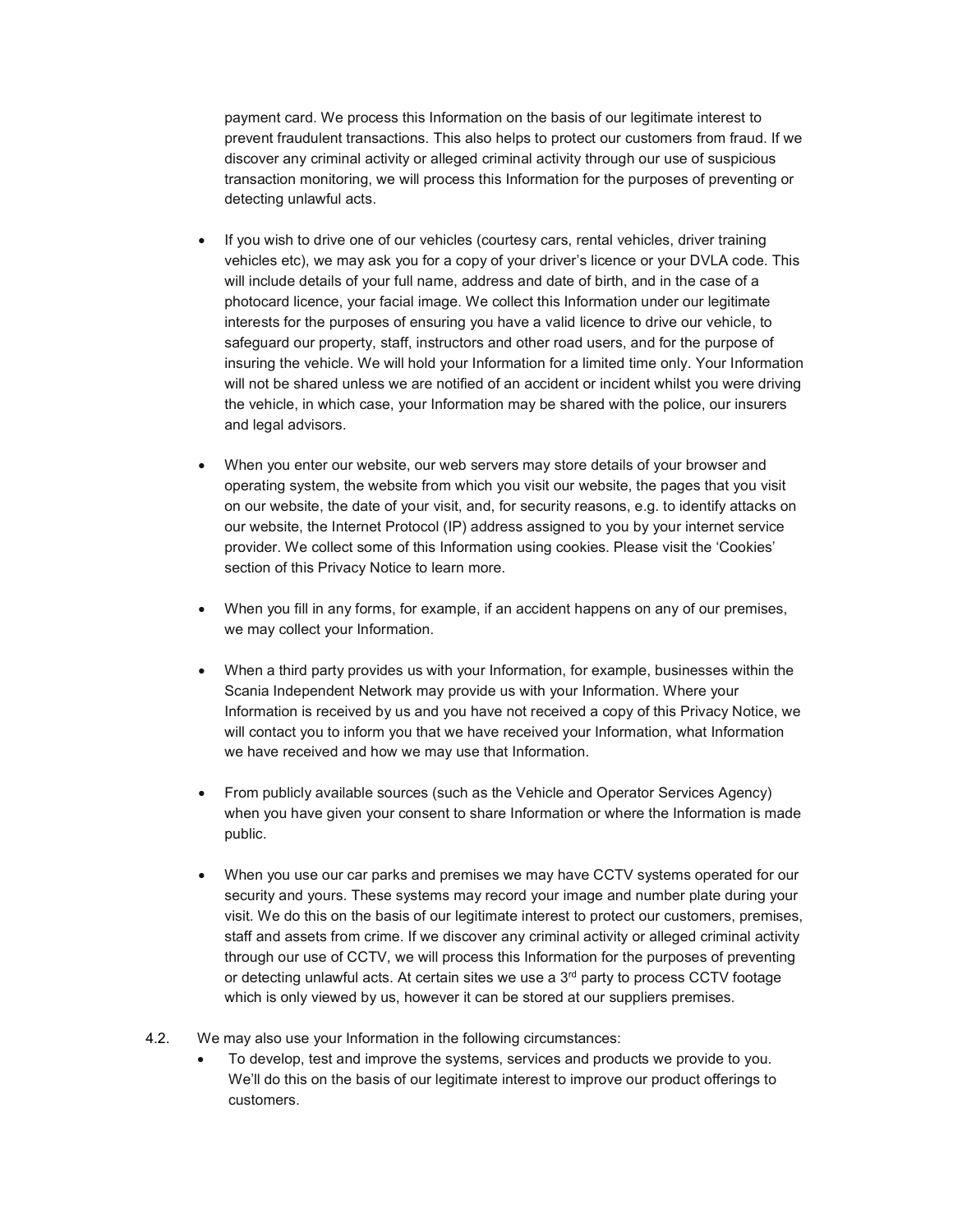- To comply with our contractual or legal obligations to share Information with law enforcement.
- To send you survey and feedback requests to help improve our services. These messages will not include any promotional content and do not require prior consent when sent by email or text message. We have a legitimate interest to send these communications to help improve our products and services.

## 5. Supplier Information

- 5.1. Where we work with Suppliers or other business partners (or prospective suppliers or business partners), Information will be exchanged. This is usually the Contact Information of our employees and a Supplier's employees to enable communications between us.
- 5.2. Information shared in this way will be used for the purposes of the administration of any contract or other agreement and for the ongoing supply of goods/services and other communications with our business partners. This is used by us under our contractual obligations and our legitimate interest in order to deliver products and services and engage with business partners.
- 5.3. Where Information is shared in this way, other Information may be generated and stored by us. For example, voicemails, emails, correspondence and other work-related communications and computer logs may be created, stored or transmitted by us using our computer or communications equipment for the purposes of our legitimate interest in the efficient management of the business and supply contracts.

## WHO WE SHARE YOUR INFORMATION WITH

- 1. We understand that your privacy is important and that you trust us to look after your Information. We will never sell your Information.
- 2. We may share your Information with carefully chosen third parties that we trust to carry out services on our behalf.
- 3. When Information is shared with a third party, we will apply a policy to help keep your Information safe:
	- We will provide only the Information they need to perform the services for us.
	- They may only use your Information for the exact purposes we specify in our contract with them.
	- We will work closely with them to ensure that your privacy is respected and protected at all times.
	- If we stop using their services, any of your Information held by them will either be deleted by them or rendered anonymous.
- 4. We will not share your Information without good reason. Below are some of the categories of third parties who we may share your Information with:

# i. Group Companies

 We may share your Information with other companies within the Scania network. This may be to offer you services that we cannot, for example, vehicle finance options, or to provide vehicle recovery services such as Scania Assistance.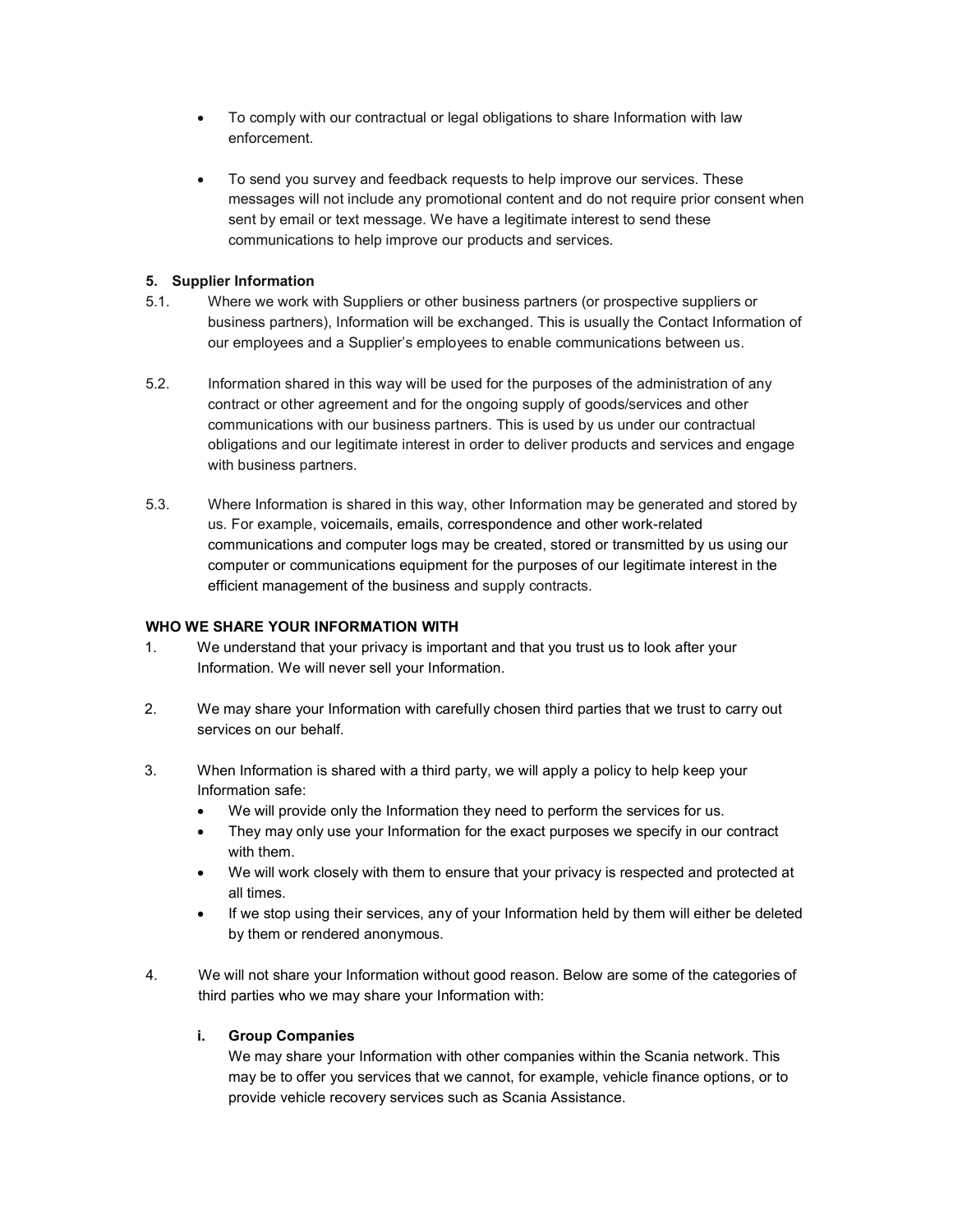#### ii. Our Scania Dealer Network

 We may share your Information within the Scania Dealer Network. The Scania Dealer Network consists of over 60 Scania Dealerships across the UK. Some of the dealerships belong to us (Scania (Great Britain) Limited) and some of the dealerships belong to our franchisees, operating according to Scania Dealer Operating Standards. Together we form the 'Scania Dealer Network'. Each corporate member of the Scania Dealer Network has access to your Information held on the Customer Account and Customer Relations Account. This allows the UK network to operate as efficiently as possible to keep you moving, to assist you in the event of breakdown and to keep you up to date with your servicing requirements. The companies within the Scania Dealer Network (and links to their own privacy policies, where available) are:

 Haydock Commercial Vehicles Limited TruckEast Limited West Pennine Trucks Limited Graham (Commercials) Limited Road Trucks Limited Pip Bayleys Limited Granco Limited S.J.Bargh Limited Scania (Great Britain) Limited

## iii. Our Suppliers and Service Providers

 We may share your Information with our third party service providers, agents, subcontractors and other organisations for the purposes of providing services to us or directly to you on our behalf.

| Category                    | <b>Industry</b>              | <b>Sector</b>                   | Location |
|-----------------------------|------------------------------|---------------------------------|----------|
| <b>Drivers</b>              | <b>Services</b>              | Automotive                      | EU       |
| Credit Reference            | <b>Financial Services</b>    | <b>Credit Agencies</b>          | EU       |
| Agencies                    |                              |                                 |          |
| <b>Marketing Agencies</b>   | Media                        | Advertising                     | EU       |
| <b>Body Builders</b>        | Manufacturing                | Automotive                      | EU       |
| <b>Insurers</b>             | <b>Financial Services</b>    | Insurance                       | EU       |
| <b>IT Service Providers</b> | Information Technology       | <b>IT Software and Services</b> | EU & USA |
| <b>Travel Companies</b>     | <b>Consumer Services</b>     | Hotels, Airlines,               | EU & USA |
| (Events)                    |                              | <b>Restaurants and Leisure</b>  |          |
| <b>Fuel Card Services</b>   | <b>Financial Services</b>    | <b>Consumer Finance</b>         | EU       |
| <b>Survey Providers</b>     | <b>Professional Services</b> | Research and Consulting         | EU & USA |
| <b>Market Researchers</b>   | <b>Professional Services</b> | Research and Consulting         | EU       |
| <b>Driver Trainers</b>      | Services                     | Automotive                      | EU       |
| Institute of Advanced       | Regulated body               | Automotive                      | EU       |
| Motorists                   |                              |                                 |          |

## iv. Other third parties

We may also share your Information if we're under a duty to disclose or share it in order to comply with our legal obligations, to detect or report a crime, to comply with our tax obligations, to enforce or apply the terms of our contracts or to protect the rights,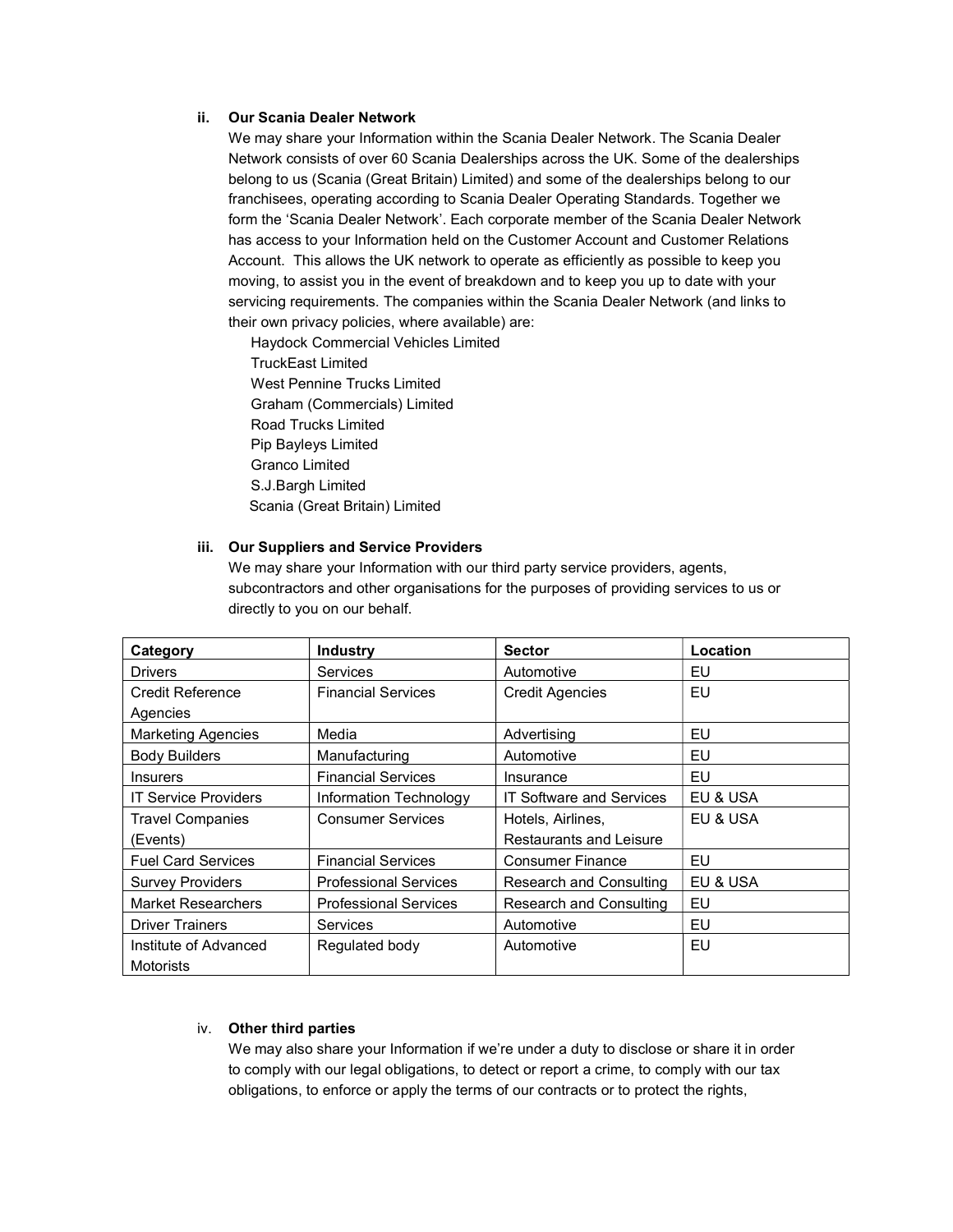property or safety of our staff and customers. In these circumstances, your Information may be shared with the Police, HMRC, DVLA, VOSA or other registered bodies.

## HOW LONG WE KEEP YOUR INFORMATION

- 1. Whenever we collect or process your Information, we'll only keep it for as long as is necessary for the purpose for which it was collected and to defend any potential claims.
- 2. At the end of that retention period, your Information will either be deleted completely or anonymised. We may use your data in an anonymised way (so you cannot be identified) for statistical analysis and business planning.
- 3. When we consider how long to hold your Information, we will consider several factors:
	- a. whether any legal provisions require a maximum or minimum retention period;
	- b. whether the business requires the Information and documents for business operations;
	- c. whether we need to retain your Contact Information to allow us to contact you in the event of any product safety issue;
	- d. whether the Information and documents we hold may support any legal claim or defence. Where this is the case, we will usually hold documentation for 7 years after our contract with you terminates. This is because the law allows for 6 years to bring a claim in contract law and we allow an additional 12 months for the claim to be served and reviewed.

#### WHERE WE HOLD YOUR INFORMATION

- 1. Sometimes we may share your Information with third parties and suppliers outside the European Economic Area (EEA), such as the USA. The EEA includes all EU Member countries and Iceland, Liechtenstein and Norway. We may transfer Information that we collect from you to third-party data processors in countries that are outside the EEA. The table describing our Suppliers and Service Providers above will provide more detailed information about when this may occur.
- 2. If we do this, we have policies in place to ensure your data receives the same protection as if it were being processed inside the EEA. For example, our contracts with third parties stipulate the standards they must follow at all times.
- 3. Any transfer of your Information will follow applicable laws and we will treat your Information under the principles of this Privacy Notice.

#### HOW WE KEEP YOUR INFORMATION SAFE

- 1. We, the companies within the Scania Group and the Dealer Network all use technical and organisational security measures to protect the Information supplied by you and managed by us against manipulation, loss, destruction, and access by third parties. Our security measures are continually improved in line with technological developments.
- 2. Unfortunately, the transmission of information via the internet is not completely secure. Although we will do our best to protect your Information, we cannot guarantee the security of your Information whilst in transit to our website and any transmission is at your own risk.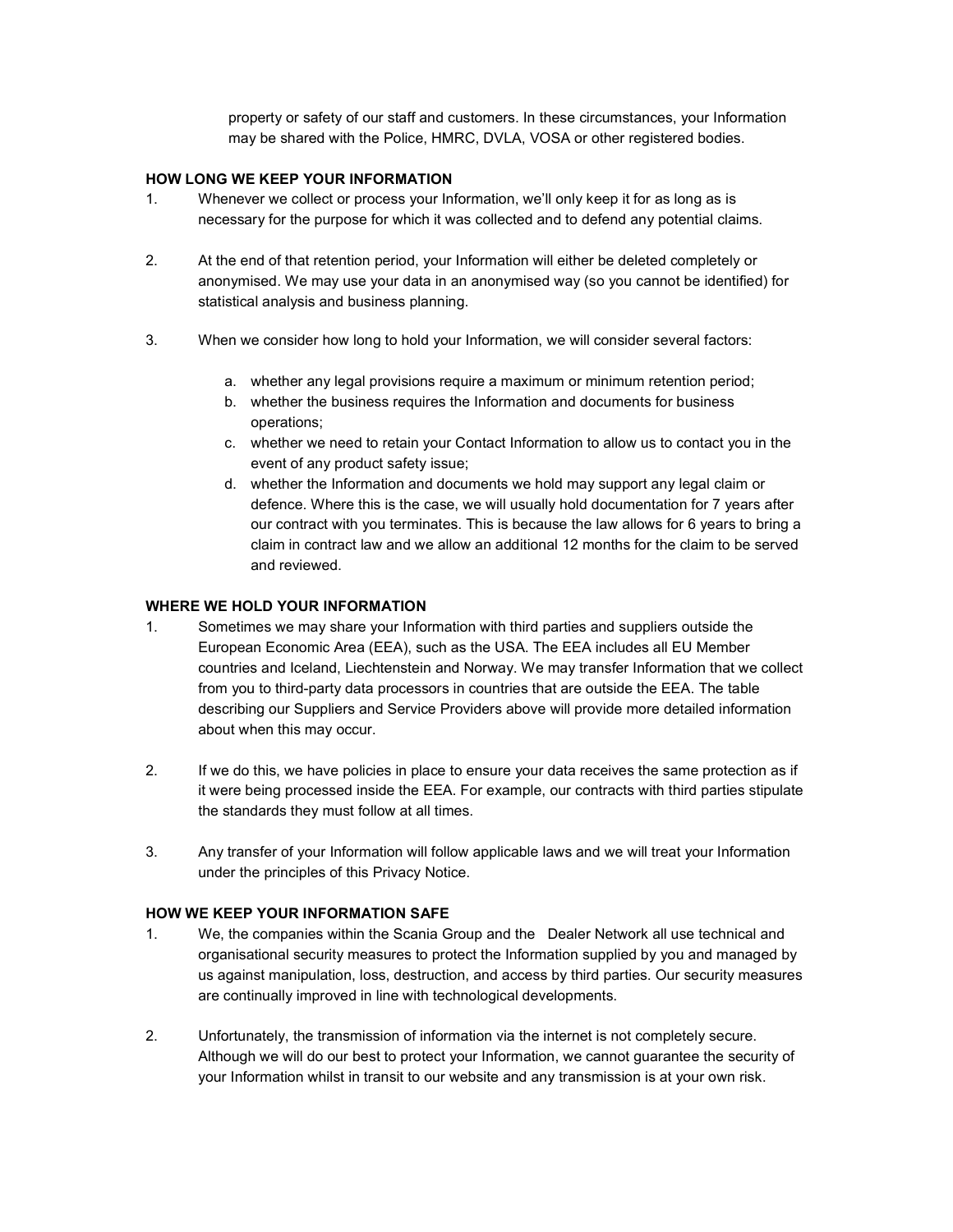3. Where we have given (or where you have chosen) a password which enables you to access an account, you are responsible for keeping this password confidential. We ask you not to use the same password as on other accounts and not to share your password with anyone.

## USE OF 'COOKIES'

- 1. Our website uses cookies to distinguish you from other users of our website. This helps us to provide you with a good experience when you browse our website and also allows us to improve our site. By browsing the site, you are agreeing to our use of cookies.
- 2. A cookie is a small file of letters and numbers that we store on your browser or the hard drive of your computer if you agree. Cookies contain information that is transferred to your computer's hard drive. Cookies allow our websites to recognise you when you visit.
- 3. We use the following cookies:
	- Strictly necessary cookies. These are cookies that are required for the operation of our website. They include, for example, cookies that enable you to log into secure areas of our website, use a shopping cart or make use of e-billing services;
	- Analytical/performance cookies. They allow us to recognise and count the number of visitors and to see how visitors move around our website when they are using it. This helps us to improve the way our website works, for example, by ensuring that users are finding what they are looking for easily.
	- Functionality cookies. These are used to recognise you when you return to our website. This enables us to personalise our content for you, greet you by name and remember your preferences (for example, your choice of language or region).
	- Targeting cookies. These cookies record your visit to our website, the pages you have visited and the links you have followed. We will use this information to make our website and the advertising displayed on it more relevant to your interests. We may also share this information with third parties for this purpose.
	- COOKIE\_MESSAGE Cookie Message This cookie tells us whether you have accepted our cookie policy.
	- RECENTLY\_VIEWED Recently Viewed This cookie is used to simplify the use of the Dealer locator, telling us which Scania Dealers you have previously looked at.
	- S-FID Adobe Analytics This cookie is used by Adobe Analytics to help measure the amount of traffic on our website.
- 4. You can block cookies by activating the setting on your browser that allows you to refuse the setting of all or some cookies. However, if you use your browser settings to block all cookies (including essential cookies) you may not be able to access all or parts of our site. Please note that third parties (including, for example, advertising networks and providers of external services like web traffic analysis services) may also use cookies, over which we have no control. These cookies are likely to be analytical/performance cookies or targeting cookies.

# LINKS TO OTHER WEBSITES

1. Our website may contain links to other websites run by other organisations which we do not control. This policy does not apply to those other websites and apps, so we encourage you to read their privacy statements. We are not responsible for the privacy policies and practices of other websites and apps (even if you access them using links that we provide) and we provide links to those websites solely for your information and convenience. We specifically disclaim responsibility for their content, privacy practices and terms of use, and we make no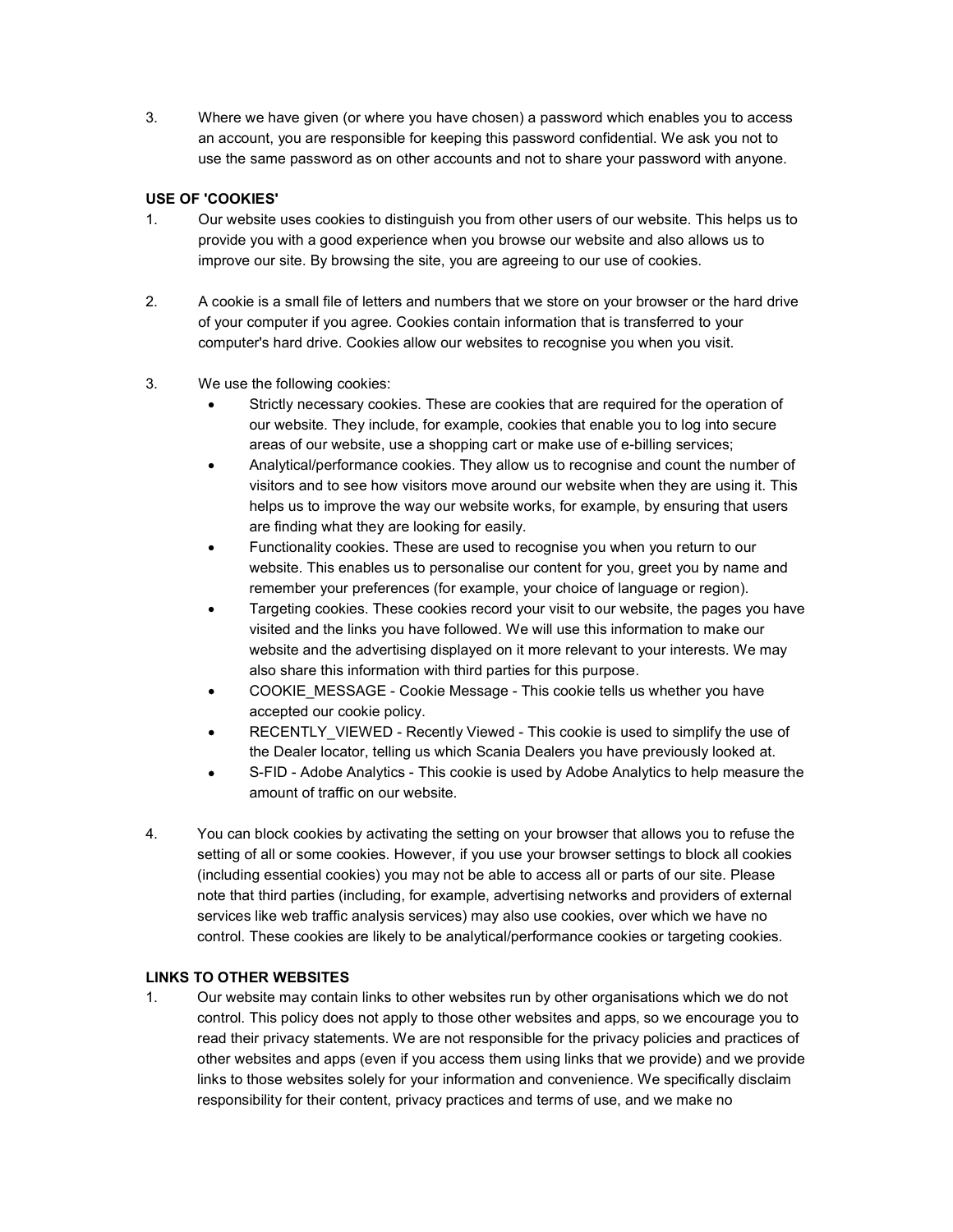endorsements, representations or promises about their accuracy, content or thoroughness. Your disclosure of Information to third party websites is at your own risk.

2. In addition, if you linked to our website from a third party website, we cannot be responsible for the privacy policies and practices of the owners and operators of that third party website and recommend that you check the policy of that third party website.

#### WHAT ARE MY RIGHTS OVER MY INFORMATION?

- 1. You have several rights afforded to you under data protection laws. You have the right to:
	- request access to the Information we hold about you, free of charge in most cases;
	- ask for the correction of your Information when it is incorrect, out of date or incomplete;
	- be 'forgotten' and that we delete your Information where we no longer need to process it;
	- request that we stop using your Information in a particular way;
	- request that we stop using your Information for direct marketing;
	- withdraw consent that you have previously provided and we must stop using your Information for that purpose;
	- object to any processing that we undertake on the grounds of legitimate interest; and
	- request that we transfer your Information to another 'controller' (e.g. an alternative service provider).
- 2. You have the right to request a copy of the Information we hold. Where any Information we hold is inaccurate, you can request that it is changed. To ask for your Information, please contact GDPR@keltruck.com. To ask for your Information to be amended, please contact your local depot or contracts manager.
- 3. You may ask that we delete your Information and we must do so where we no longer have a reason for holding your Information. Whenever you have given us your consent to use your Information, you have the right to change your mind at any time and withdraw that consent. We must then delete your Information if we have no other reason for holding your Information.
- 4. You have the right to request that we temporarily stop using your Information in a certain way. This right applies where:
	- you think the Information we hold is inaccurate;
	- you think we are processing your Information illegally;
	- we no longer the require your Information but you may require it for legal reasons; or
	- you have objected to us processing your Information (see below) and you await a response from us.
- 5. Where we are processing your Information on the basis of our legitimate interest, you can ask us to stop for reasons connected to your individual situation. We must then do so unless we believe we have a legitimate overriding reason to continue processing your Information.
- 6. You have the right to stop the use of your Information for direct marketing activity through all channels, or selected channels. We must always comply with your request. See section: How to stop us direct marketing to you.